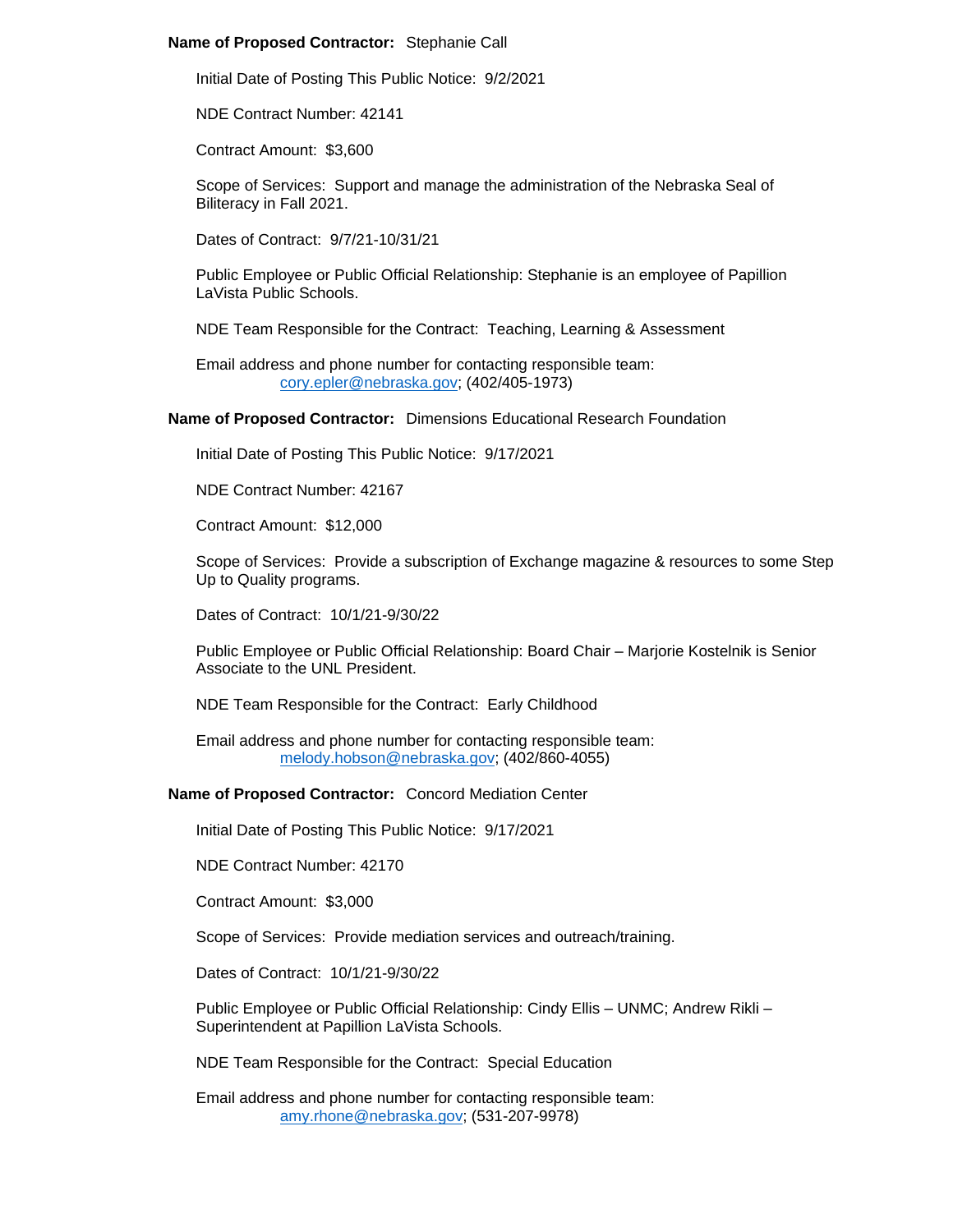## **Name of Proposed Contractor:** The Mediation Center

Initial Date of Posting This Public Notice: 9/18/2021

NDE Contract Number: 42171

Contract Amount: \$3,000

Scope of Services: Provide mediation services and outreach/training.

Dates of Contract: 10/1/21-9/30/22

Public Employee or Public Official Relationship: Kristen Blankely, UNL College of Law; Susan Dunn, ADA Specialist SCC; Oscar Rios Pohirieth, LPS Cultural Specialist

NDE Team Responsible for the Contract: Special Education

Email address and phone number for contacting responsible team: [amy.rhone@nebraska.gov;](mailto:amy.rhone@nebraska.gov) (531-207-9978)

## **Name of Proposed Contractor:** The Resolution Center

Initial Date of Posting This Public Notice: 9/18/2021

NDE Contract Number: 42172

Contract Amount: \$3,000

Scope of Services: Provide mediation services and outreach/training.

Dates of Contract: 10/1/21-9/30/22

Public Employee or Public Official Relationship: Amanda Spracklen-Hogan, Deputy Gage County Attorney; Michael Pemberton, Adult Probation; Vanessa Sherman, Otoe County Juvenile Diversion Center; Demi Herman, Deputy Sanders County Attorney

NDE Team Responsible for the Contract: Special Education

Email address and phone number for contacting responsible team: [amy.rhone@nebraska.gov;](mailto:amy.rhone@nebraska.gov) (531-207-9978)

#### **Name of Proposed Contractor:** Mediation West

Initial Date of Posting This Public Notice: 9/18/2021

NDE Contract Number: 42173

Contract Amount: \$3,000

Scope of Services: Provide mediation services and outreach/training.

Dates of Contract: 10/1/21-9/30/22

Public Employee or Public Official Relationship: George Holthus, Gering Police Department

NDE Team Responsible for the Contract: Special Education

Email address and phone number for contacting responsible team: [amy.rhone@nebraska.gov;](mailto:amy.rhone@nebraska.gov) (531-207-9978)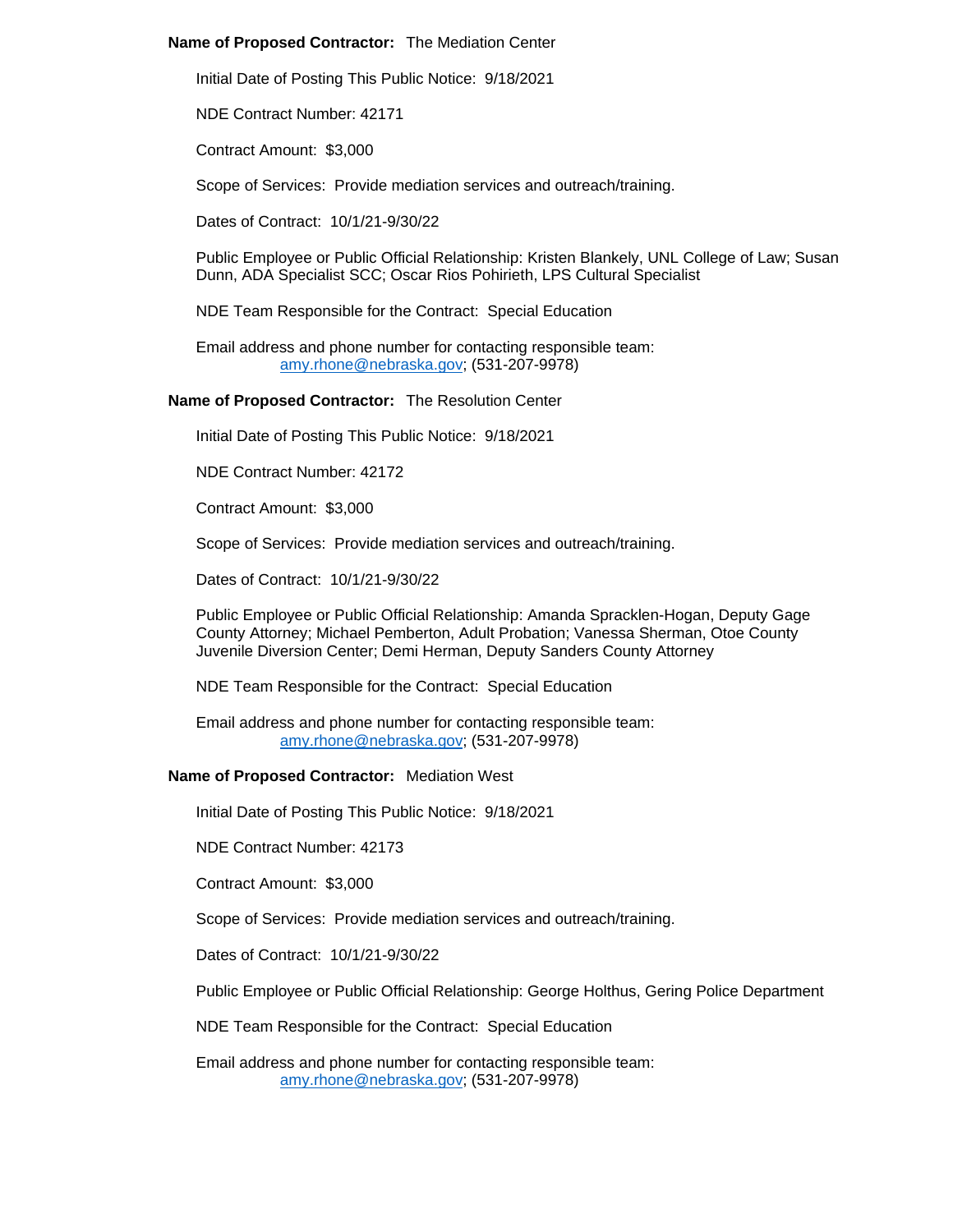### **Name of Proposed Contractor:** NE Mediation Association

Initial Date of Posting This Public Notice: 9/18/2021

NDE Contract Number: 42174

Contract Amount: \$5,000

Scope of Services: Provide mediation services and outreach/training.

Dates of Contract: 10/1/21-9/30/22

Public Employee or Public Official Relationship: Elizabeth Bisson - UNO

NDE Team Responsible for the Contract: Special Education

Email address and phone number for contacting responsible team: [amy.rhone@nebraska.gov;](mailto:amy.rhone@nebraska.gov) (531-207-9978)

#### **Name of Proposed Contractor:** NE Mediation Center

Initial Date of Posting This Public Notice: 9/18/2021

NDE Contract Number: 42175

Contract Amount: \$3,000

Scope of Services: Provide mediation services and outreach/training.

Dates of Contract: 10/1/21-9/30/22

Public Employee or Public Official Relationship: Honorable Matthew Samuelson, County Judge District 6; Carrie Rodriguez, Chief Probation Officer District 5; Denise Kracl, Colfax County Attorney; Patty Lyon, Chief Probation Officer District 6; Honorable Kale Burdick, County Judge District 8

NDE Team Responsible for the Contract: Special Education

Email address and phone number for contacting responsible team: [amy.rhone@nebraska.gov;](mailto:amy.rhone@nebraska.gov) (531-207-9978)

## **Name of Proposed Contractor:** Alyce LeBlanc

Initial Date of Posting This Public Notice: 9/21/2021

NDE Contract Number: 42183

Contract Amount: \$24,000

Scope of Services: Provide training and completing program quality assessments.

Dates of Contract: 10/1/21-9/30/22

Public Employee or Public Official Relationship: Alyce is an employee of ESU #3

NDE Team Responsible for the Contract: Early Childhood

Email address and phone number for contacting responsible team: [melody.hobson@nebraska.gov;](mailto:melody.hobson@nebraska.gov) (402/860-4055)